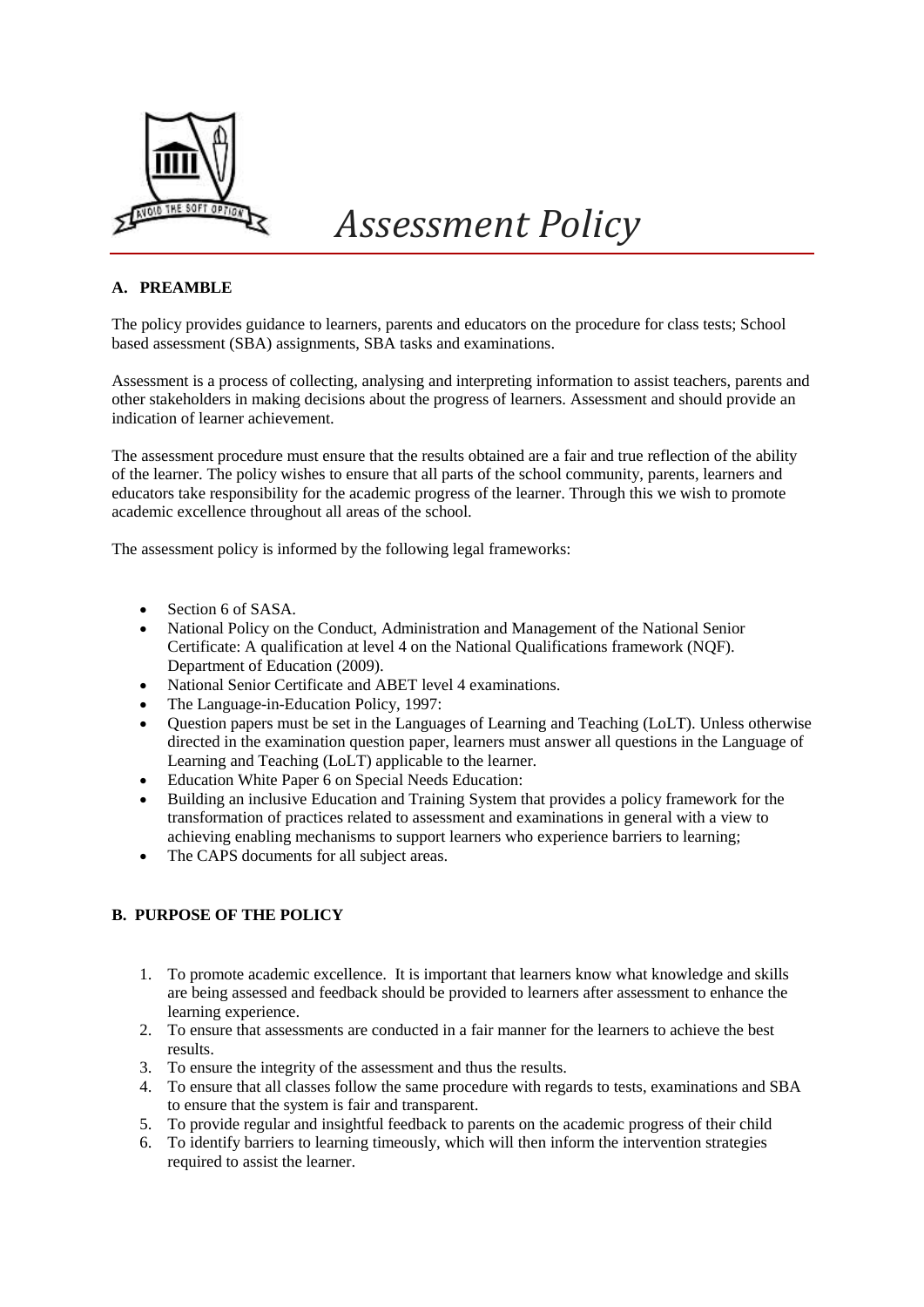## **C. INTERVENTION**

Comments/feedback are to be given by educators to individual learners either written (e.g. on the learner's work or in the learner's book) or verbally.

- 1. Problems are to be communicated to parents on a regular basis by inter alia:
	- 1. Parent/Teacher evenings
	- 2. Special meetings with parents or a specific grade
	- 3. Letter of concern requesting specified parents to meet with their child's teachers
	- 4. Daily report forms
- 2. Parents are encouraged to communicate with educators to express concerns regarding their child's progress whenever the need arises.
- 3. Counsellors are to give support where necessary and/or appropriate.

## **D. CONTROL TEST AND CLASS TEST PROCEDURES**

- 1. Class tests must be undertaken on a regular basis and forms part of the informal assessment. The control test is written on the day designated by on the control test calendar. This is available to learners and parent via the school's web page.
- 2. The learners must be given at least two (2) days' notice before a class test. The content for both the class test and control test must be clearly set out for the learner. The learner must write the content to be tested and the date of the test in their homework diary.
- 3. The test must be typed, printed and photocopied by the educator. If control test, the test must be moderated by HOD and signed the test is photocopied by the educator.
- 4. The control test must be kept in the safe once printed. Ensure that there are enough copies for the whole class and a few extra with the class list in the test bundle/ wrap.
- 5. Any learner who requires an enlarged copy, or any other aid due to a barrier to learning, must be identified before the test day and be catered for appropriately.
- 6. The class test must be marked within two weeks of it being written.
- 7. A control test must be marked within 2 (3) days including the weekend of it being written.
- 8. The mark must be recorded in the educators' record books and also on SASAMS.
- 9. The test may be sent home to be signed by the parent. This is to ensure that parents remain informed and assist with the learning process of their child.
- 10. The educator must go through the test with the learners and provide the correct answers. This is to ensure that the learner can correct any misconceptions he/she has and improve on their results in the next assessment.
- 11. No other class test may be scheduled on the day that a control test is being written.

# **E. PROCEDURES WHEN WRITING A CLASS TEST, CONTROL TEST OR EXAMINATION**

- 1. An accurate absentee register should be taken and recorded in the educator's record book or on the brown folder if it is an examination or on the exam cover if it is a control test.
- 2. All learners have to be seated in their desks (preferably in alphabetical order).
- 3. Only the stationary needed for the test must be on the desk. Pencil bags and calculator covers have to be placed in the learners' school bags. The bags have to be closed and placed under the desk.
- 4. Learners are to check that that there are no notes, cell phones or other materials that could aid them, on their person. No Cell phones or any electronic devices are allowed. All bags must be placed outside the exam venue.
- 5. The test has to be handed out face down.
- 6. Once each learner has a test, they can be asked to turn it over. Go through each page of the test with the learners. Read the first and last line on each page to ensure that each learner has every page before the test is started.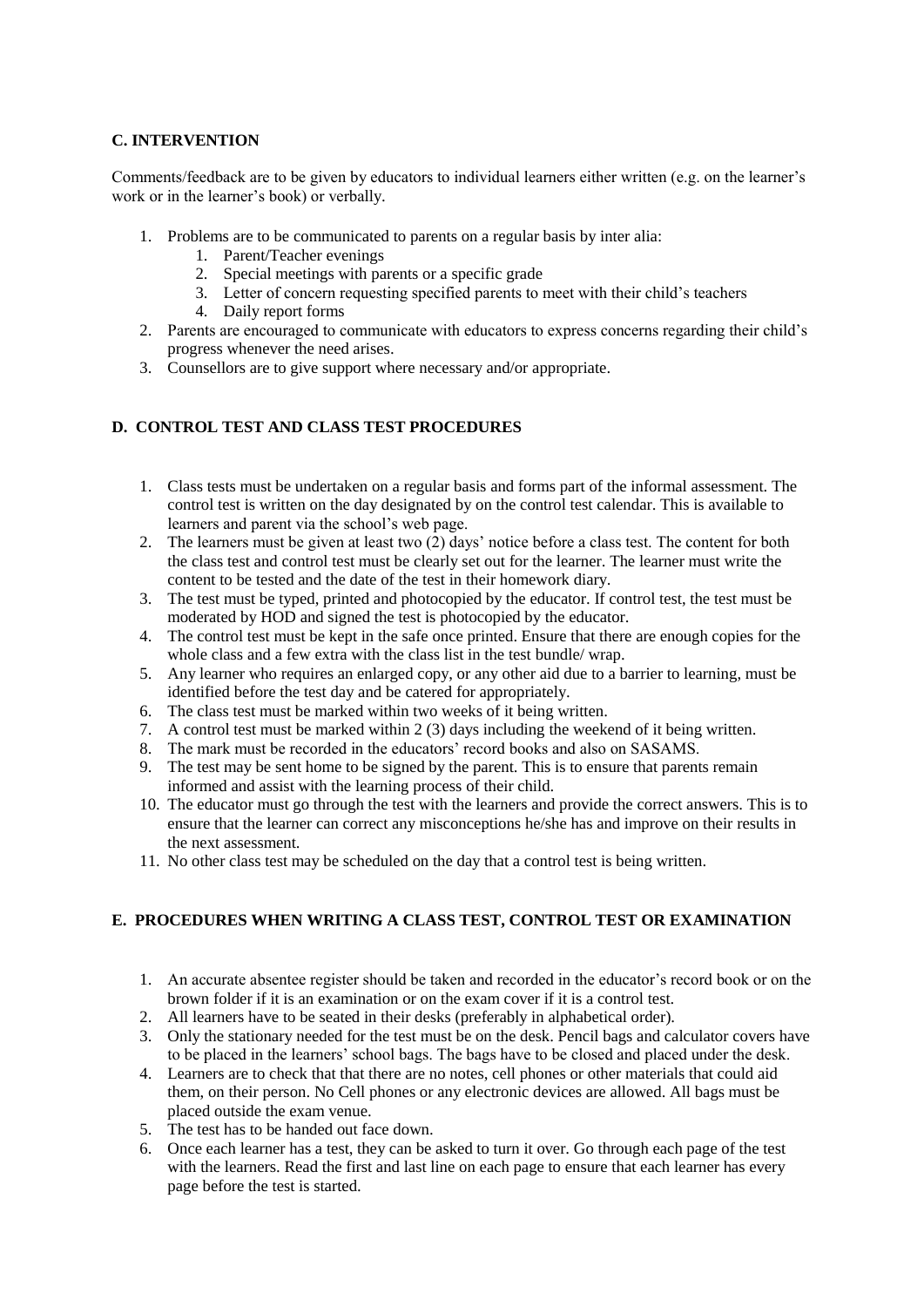- 7. Ensure that the learners adhere to the time indicated for the test. Do not give any extra time for the test, unless a learner has a card indicating that they have been approved for extra time. (The school principal or deputy principal applies to the ECED for extra time).
- 8. The educator must be vigilant and walk around the class while the test is being written.
- 9. All learners must remain seated and silent until all the tests have been collected.
- 10. The educator has to count the tests to ensure that all the learners have handed in.

## **F. EMERGENCIES**

- 1. Learners must be discouraged from going to the bathroom during a test or examination. If a learner needs to go to the bathroom during a test or examination (in an emergency), the educator should call the office for assistance. Another educator will be sent to assist. Learners may not go to the bathroom during the first hour and the last half hour of an examination. Learners that have medical conditions and need to go to the bathroom more regularly must be in possession of a permission slip.
- 2. If an emergency evacuation commences during the test, follow the policy as set out for emergency drills.

#### **G. IRREGULARATIES**

1. Irregularities concerning learners must be dealt with in terms of paragraphs 47, 48 and 49 of the policy document, National Policy on the Conduct, Administration and Management of the National Senior Certificate: A qualification at Level 4 on the National Qualifications Framework (NQF).

If a learner is suspected of cheating:

- Remove the answer sheet and write the time on the page.
- Issue another answer sheet/folio paper. The learner continues to write the test on the new answer sheet/folio paper.
- At the end of the test, take the learner and the sheet to the deputy in charge of academics.
- The irregularity will be dealt with in accordance to the policy of the irregularities committee.
- 2. Suspected internal irregularities involving teachers constitutes an act of misconduct and will be dealt with in accordance to the Employment of Educators Act and SACE regulations.

#### **H. SUBMISSION OF WORK BY LEARNERS**

## **GENERAL**

- 1. Learners should adhere strictly to deadlines.
- 2. Deadlines may be negotiated between educator and learners, but they must be the SAME for all classes in that subject area.
- 3. Deadlines or interim deadlines are to be clearly indicated as an integral part of the instructions for the task, and progress should be monitored accordingly.
- 4. The concept "met the requirements of the subject" is to be strictly adhered to. This implies that all work must be completed and handed in by a learner even though the due date has passed.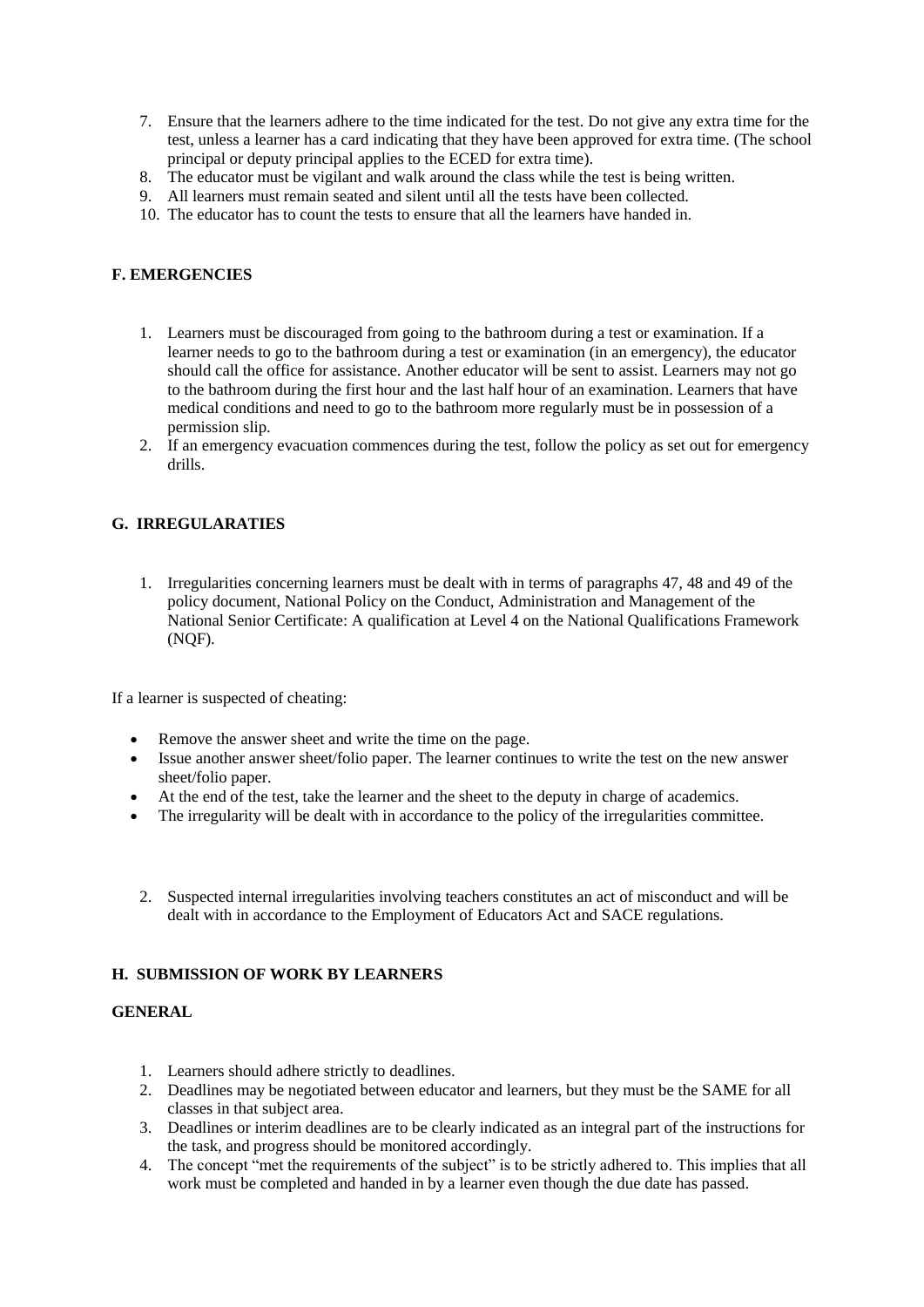- 5. Individual oral presentations: learners absent on presentation day are to be given the opportunity to present on another day and time to be negotiated by the learner and the educator involved. Learners who refuse to an oral must be given an opportunity to do it without the class present. If they still refuse to do the oral, they will receive zero for the oral.
- 6. Educators are not obliged to provide extra tuition to learners who have been absent. It is the learner's responsibility to make up work they have missed and it is the learner who must approach the educator for extra help.

# **I. SUBMISSION OF GROUP WORK**

- 1. To discourage "passengers", peer assessment in group work will count heavily to determine the amount of input of individual group members, i.e. a learner should not be awarded the average mark for the group when she has played little or no part in the research or preparation of the assignment.
- 2. Oral group presentations: learners absent for presentations must submit a medical certificate and the assessment will be rescheduled where possible.

## **J. ORIGINALITY OF LEARNER'S WORK**

- 1. Copying of work from others and/or intrusive parental or other assistance does not contribute to a learner's development of skills and competence.
- 2. Plagiarism in any form is a serious offence and will not be tolerated. Zero marks will be awarded for work copied from resources or from other learners, or for information downloaded or copied from the internet.
- 3. All sources used in assignments have to be acknowledged in a properly constructed bibliography or reference list.
- 4. Work that has been plagiarised or copied from another learner must be referred to the head of Academics. The work and learner concerned will be referred to the irregularities committee. If the learner is found guilty of plagiarising or copying work they may be given zero and may be punished in terms of the code of conduct. The learner may be given an opportunity to redo the work and the mark will then only be calculated in the final SBA at the end of the year.

## **K. LEARNERS WHO ARE ABSENT FOR AN ASSESMENT**

- 1. A learner who misses an assessment with a valid reason:
- The permission letter or doctor's certificate must be kept with the learner's record of assessment.
- A mark is NOT estimated for the task. The learner's mark is indicated as an INCOMPLETE on the report and a comment is written by the class educator indicating that the learner did not write the test in the particular subject and so, has not met the requirements for that subject for the term and that the report is incomplete.
- The learner's final SBA mark is to be adjusted with the revised total for the SBA mark for the year. At the end of the year, in order to calculate the final mark, the tasks that had not been written, are not assessed, but the total marks are scaled up to the correct total for the SBA.
- This adjustment is done at the end of the year only.
- 2. A learner who misses an SBA task **WITHOUT** a valid reason:
- The learner is given zero (0) for the task and the intervention form must be completed and added in place of the task in the learner's record of work.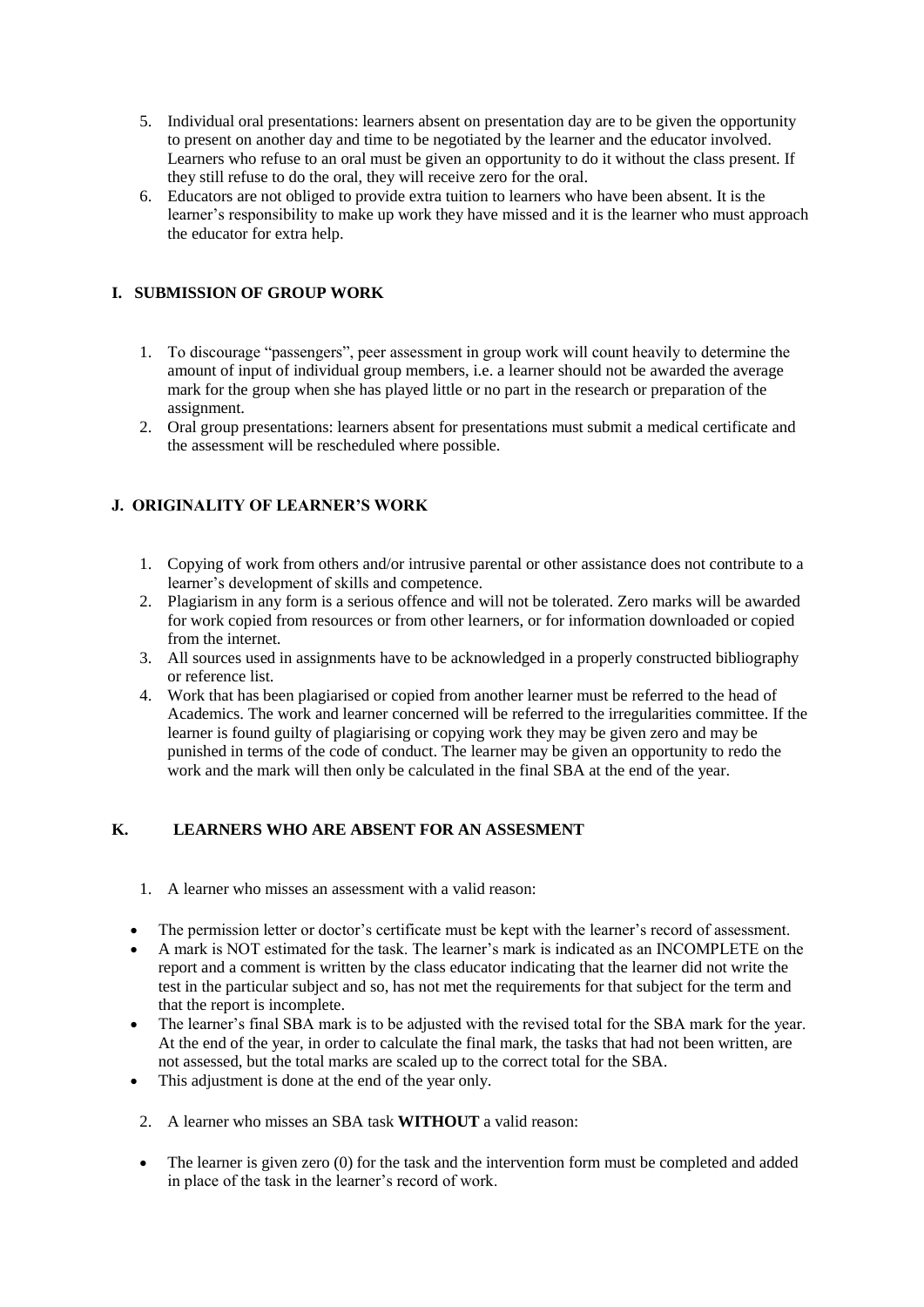- The parent MUST be contacted telephonically and a note made of the date of the telephone call on the intervention document.
- 3. "Valid reason" in this context includes the following:
- illness supported by a valid medical certificate, issued by a registered medical practitioner;
- humanitarian reasons, which includes the death of an immediate family member, supported by a death certificate;
- the learner appearing in a court hearing, which must be supported by written evidence; or
- any other reason as may be accepted as valid by the Head of the Assessment body or his or her representative.

# **L. PROMOTION REQUIREMENTS (CAPS)**

## **Grade 8 and 9**

- Adequate Achievement (Level 4, (50-59%)) in one language at Home Language level.
- Moderate Achievement (Level 3, (40-49%) in the second required official language at First Additional Language level
- Moderate Achievement (Level 3, (40-49%)) in Mathematics
- Moderate Achievement (Level 3,  $(40-49%)$ ) in any three (3) of the other required subjects
- $\bullet$  At least an Elementary Achievement (Level 2, (30-39%)) in any two (2) of the other required subjects
- Immigrant learners may be exempted from achieving one official language, provided they obtain at least an Elementary Achievement (Level 2, (30-39%) in all three (3) the remaining subjects.
- A learner may only be progressed once in the Senior Phase in order to prevent the learner being retained in this phase for longer than four years.

## **Grade 10-12**

A learner must obtain:

- **40%** in isiXhosa HL
- 40% in two other subjects
- **30%** in three additional subject

The promotions committee may adjust the mark in **ONE** subject to a maximum of 2.0% in order for a learner to meet the pass requirements if the committee feels it is in the best interest for the learner to be promoted.

A learner may be retained only once in the FET Phase in order to prevent the learner from being retained longer than four years in the phase.

• Progression in grade 10-12 does not guarantee the final certification of a learner in Grade 12 and such a learner must comply with the certification as contemplated in paragraph37(1)(a) of the policy document, NPPPR to enable him/her to obtain a NSC.

A learner must offer two official languages unless classified as an immigrant. Immigrants may do another officially recognized subject in place of the second official language. Application to the ECED for immigrant status is completed by the Deputy Principal.

Bachelors pass: In order to obtain a Bachelors pass a learner must obtain 50% in four subjects. ( Life Orientation is not included as one of the subjects).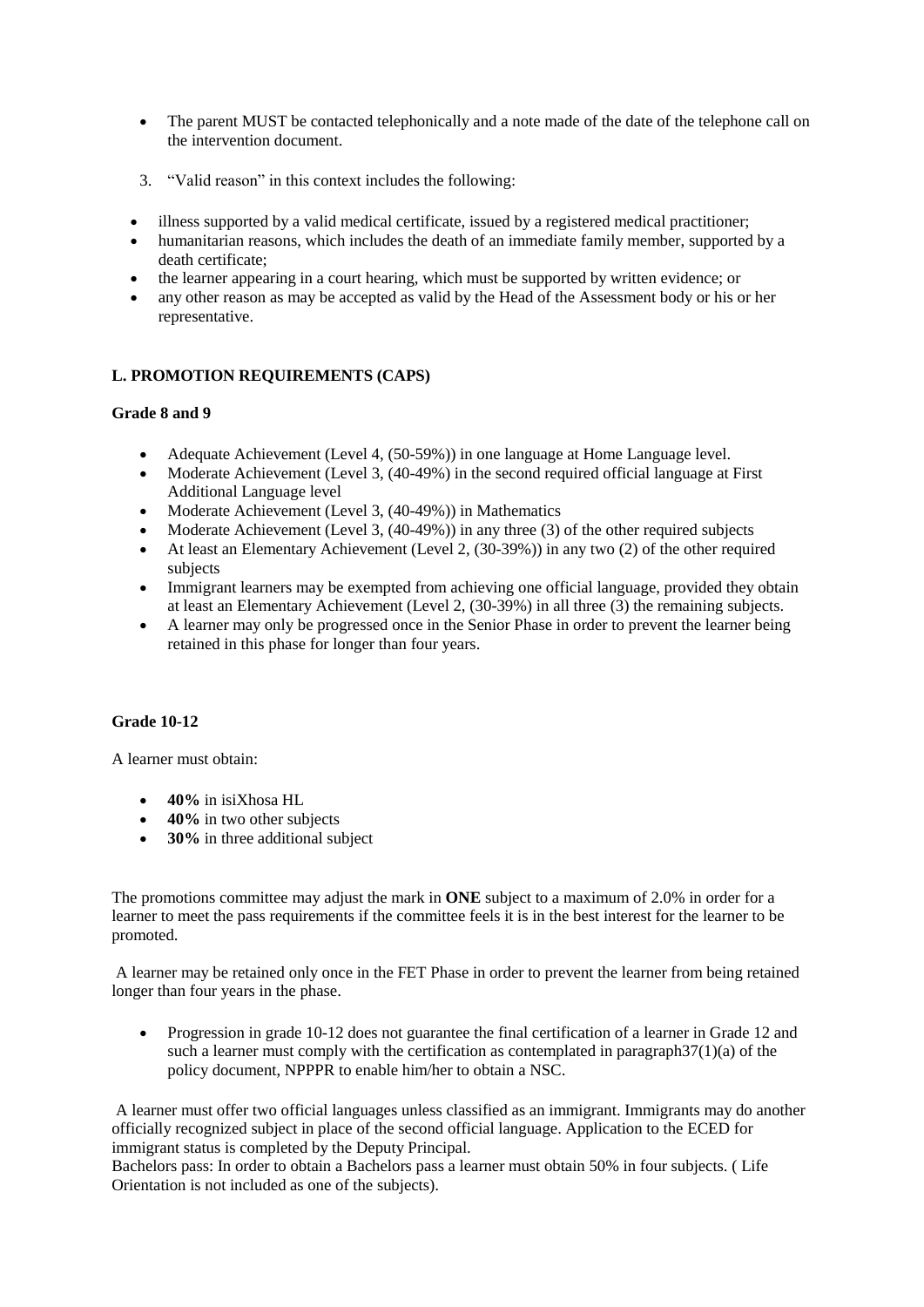#### **M. IMPLEMENTATION AND REVIEW**

This policy will be reviewed by the academic committee at the start of each year to ensure that it complies with the changing legislation. It will be work-shopped with the educators at the start of each academic year. Each class educator will explain the procedures to their class at the start of each year.

## **SCHOOL ASSESSMENT IRREGULARITIES COMMITTEE (SAIC) (ADDENDUM TO ASSESSMENT POLICY)**

#### **1. INTRODUCTION**

In terms of The National Policy on the Conduct, Administration and Management of the National Senior Certificate (Section 78) in Gazette 30048, each school must establish a School Assessment Irregularities Committee (SAIC) to deal with internal assessment irregularities involving learners. This policy will ensure that every learner is treated fairly when suspected of committing an irregularity

## **2. COMPOSITION OF THE SAIC**

- 2.1 The SAIC will consist of the following persons:
- 2.1.1 The circuit manager or the district official serving the school (chairperson of the SAIC)
- 2.1.2 The school principal
- 2.1.3 One person from the school management team (SMT) who shall be the deputy principal in charge of academics.
- 2.1.4 One person from the teaching staff who is not a member of the SMT
- 2.1.5 One member of the SGB
- 2.1.6 The school councillor
- 2.1.7 The deputy principal

2.2 The SAIC may co-opt members on a needs basis. The following persons may be co-opted:

- 2.2.1 One subject / learning area specialist from the school
- 2.2.2 One subject / learning area specialist from the district

2.3 In addition, one representative from each of the recognised teacher unions will be nominated as an observer.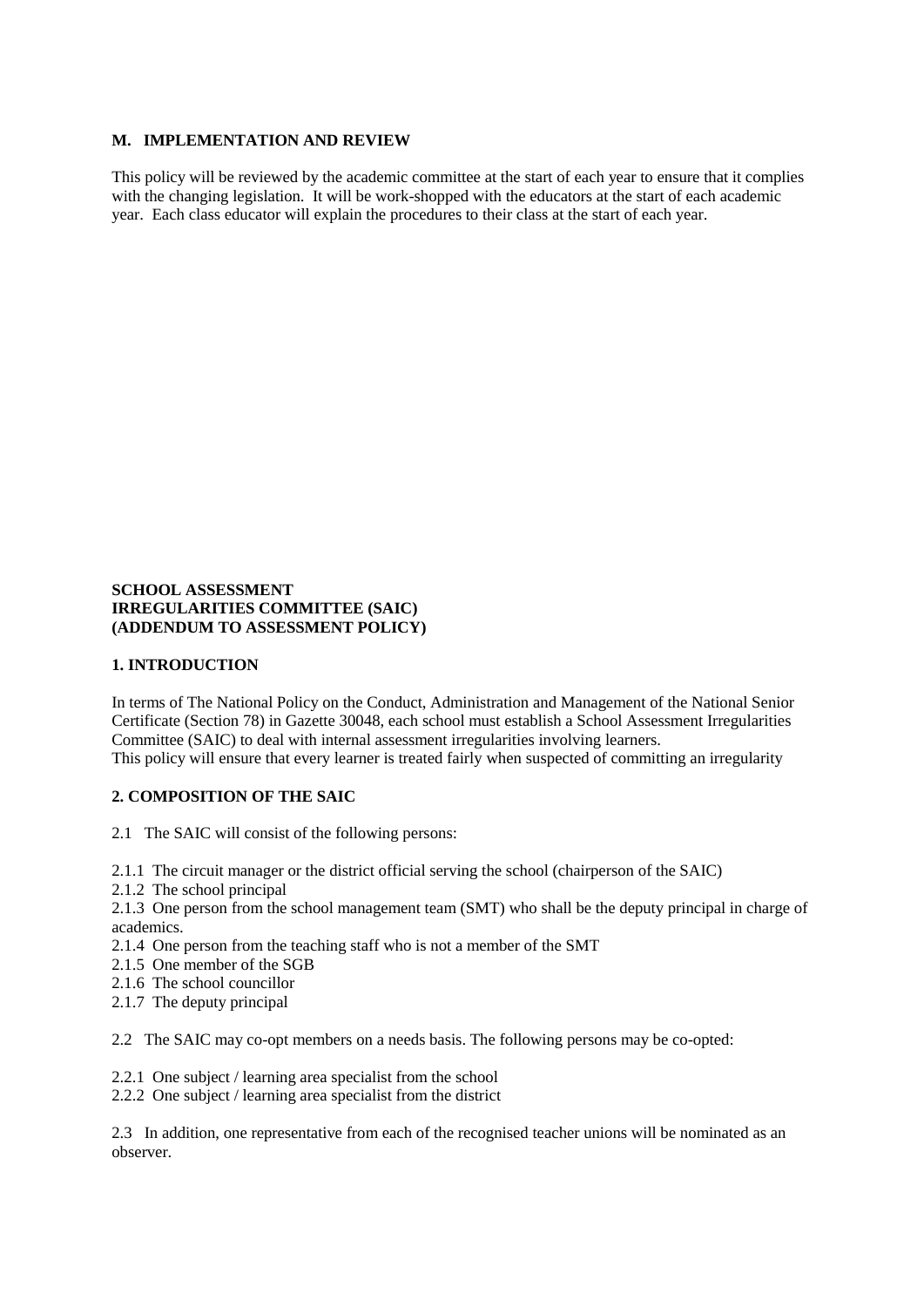## **3. APPOINTMENT OF MEMBERS OF THE SAIC**

3.1 All members of the SAIC will be appointed by the circuit or district manager, with the assistance of the school principal, and a list of names and their designation must be submitted to the Head of Department for approval.

3.2 The duration of the term of office of the SAIC will be three years.

## **4. THE JURISDICTION OF THE SAIC**

The SAIC will have jurisdiction in any alleged internal assessment irregularities, both at GET and FET levels.

These irregularities may occur during the various stages of the internal assessment process, and they would include, among others, irregularities in connection with the following:

- Compilation of internal assessment marks
- Monitoring and moderation of internal assessment
- Conditions under which teachers conduct internal assessment
- Conditions under which learners are internally assessed
- Capturing and processing of data derived from internal assessment
- Setting and moderation of internal assessment question papers and tasks Any other irregularity related to internal assessment

#### **5. THE FUNCTIONS OF THE SAIC**

The SAIC must

5.1 investigate all irregularities by teachers in the internal assessment process;

5.2 investigate all internal assessment irregularities by any other person involved in the internal assessment process;

5.3 investigate all irregularities committed by learners during the internal assessment process;

5.4 investigate any other internal assessment irregularity as and when requested by the district director or his or her nominee and

5.6 report all internal assessment irregularities, via the district offices, to the district assessment irregularities committee (DAIC).

## **6. INTERNAL ASSESSMENT IRREGULARITIES THAT MAY BE HANDLED BY THE SAIC**

6.1 Irregularities involving learners during internal assessment may include the following:

6.1.1 A candidate who refuses to abide by any or all of the minimum requirements for the compilation of a mark for internal assessment in a subject.

The SAIC must either approve or reject the reason for the refusal given by the candidate. A "valid reason", in this context, constitutes the following:

- Medical reasons as supported by a valid medical certificate issued by a registered medical practitioner;

- Humanitarian reasons, e.g. the death of an immediate family member, if supported by valid written evidence;

- The learner appearing in a court hearing; supported by written evidence; or - Any other reason as may be declared valid by the SAIC.

6.1.2 A candidate who presents work that is not his or her own work. This may take various forms and may include the following: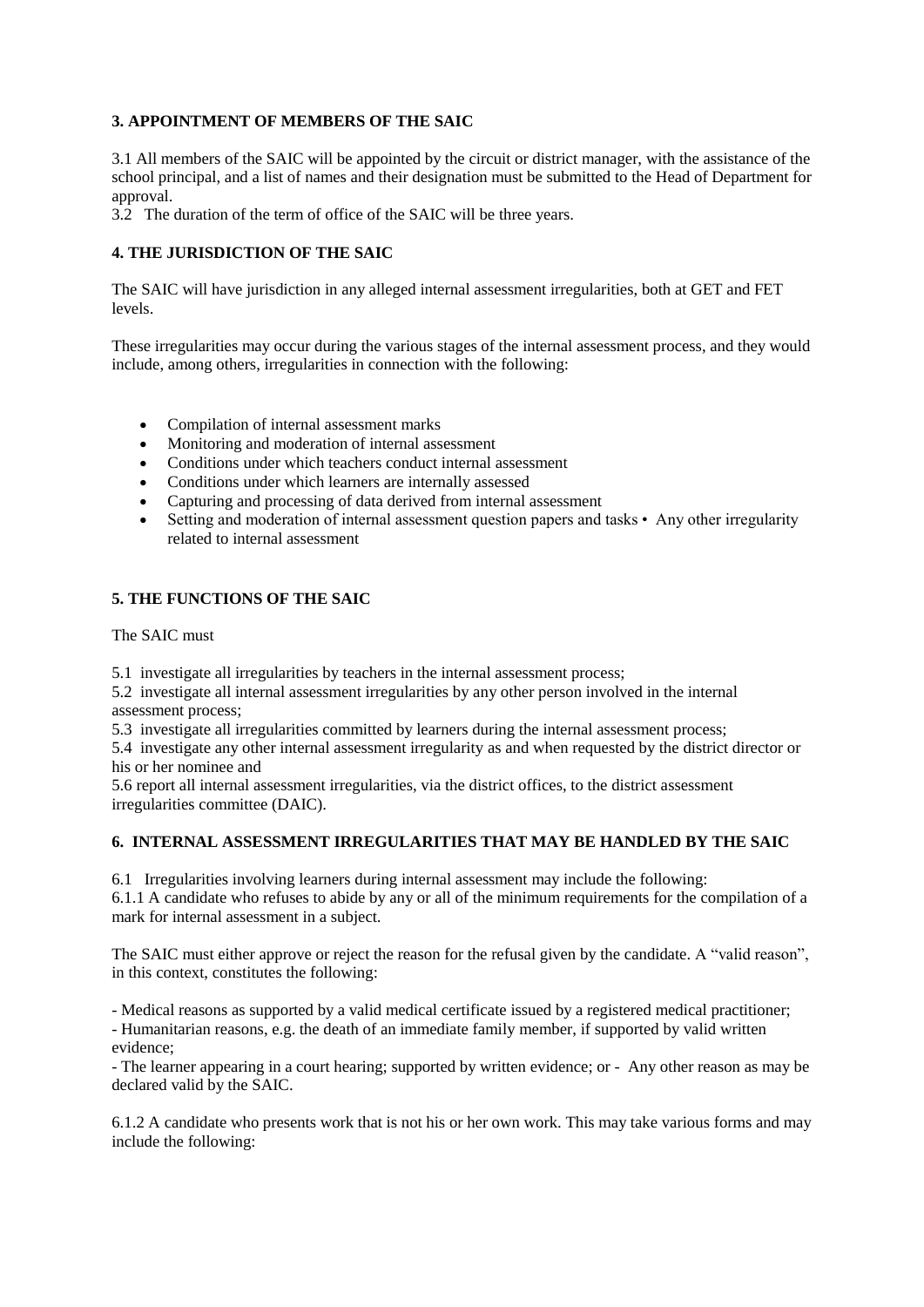(i) Copying verbatim from another source (In this case, if the teacher is suspicious and has evidence of sections or the complete assignment having been lifted verbatim from another source, this must be declared as an irregularity).

(ii) An assignment or project that is not his or her own effort. (This may have been completed by another learner or person or his or her parent, or even purchased).

(iii) Reproduction of an assignment or project from another learner and there is evidence of such copying. (iv) Work that has been previously presented and for which credits were received, which could either be his or her own effort or that of another individual.

(v) The whole or part of a portfolio that is not his or her own, but that of another learner from the same school / learning institution or another school / learning institution.

(vi) Any dishonest act aimed at misleading the teacher in terms of the authenticity or originality of the portfolio presented.

6.1.3 A candidate who, in respect of any component of a mark for an internal assessment that is completed under controlled conditions does any of the following:

(i) Creates a disturbance or intimidates others, or behaves in an improper or unseemly manner, despite a warning

(ii) Is drunk or behaves in a disorderly manner

(iii) Disregards the arrangements or reasonable instructions of the teacher, despite a warning

(iv) Continues to disregard assessment regulations, despite a warning

(v) With the writing of an internal examination, engages in dishonest acts before the commencement of the examination, while the examination is being written, or as the answer scripts are handed in or marked. Refer to Section 4 (4) (c) to (f) of the National Policy document.]

6.1.4 A candidate making a false statement in respect of the authenticity of a particular component of a mark for internal assessment. The fabrication of evidence in general and especially in respect of the stipulations of above constitutes fraud, and will be dealt with as such. [Refer to the relevant sections of the Code of Conduct]

6.2 Irregularities involving teachers and other assessment officials during internal assessment (CASS/SBA) may occur during the following stages at the school or learning institution:

(a) The compilation of the mark for internal assessment

- (b) The monitoring or moderation of the mark achieved in an internal assessment
- (c) The capturing and processing of assessment data

(d) Investigations in respect of suspected internal assessment irregularities.

The assessment irregularities may include the following:

(a) The teacher willfully and intentionally, and without a valid reason, fails to satisfy the requirements or excludes one or more assessment tasks from the compilation of the final assessment marks.

(b) The teacher or practitioner alters, in other words, either decreases or increases the marks of candidates without the approval of the head of the institution.

(c) The teacher willfully provides assistance to a learner that advantages a learner unfairly in comparison with other learners.

(d) The teacher collaborates with a learner who presents the whole or part of a portfolio that is not her or his own work.

Suspected internal irregularities involving teachers constitutes an act of misconduct and will be dealt with in accordance with the Employment of Educators Act.

Suspected internal irregularities involving assessment officials employed in terms of the Public Service Act constitutes an act of misconduct and will be dealt with in accordance with the relevant Public Service Regulation.

# **7. REPORTING**